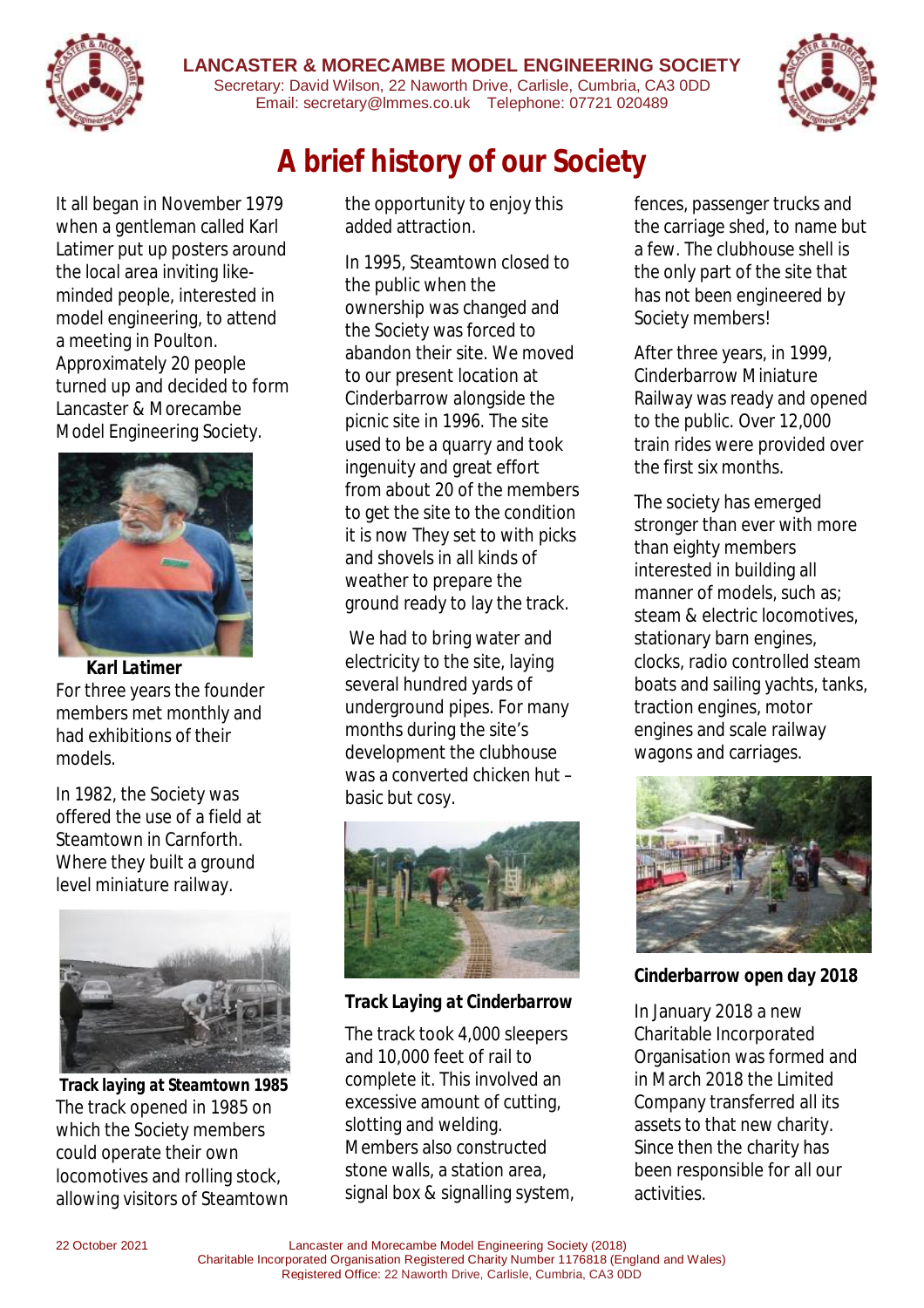**A Who's Who Guide to the Society President: Bob Dickie Society Trustees** 

 Sorry Picture Pending



**Chairman Vice-chairman** 



 Mark Brown John McKay chairman@lmmes.co.uk vice-chairman@lmmes.co.uk

#### **Secretary Construction Construction Construction Construction Construction Construction Construction Construction**



David Wilson **Andrew Dunn** secretary@lmmes.co.uk treasurer@lmmes.co.uk

Adrian Dixon Peter Livesley David Wood

Glenn McQuire Bevis Mulholland

## **Society contacts**

Health & safety concerns Mark Brown (Chairman) Complaints **Mark Brown (Chairman)** Training Co-ordinator **Debbie Griffiths** Society Clothing The Real Real Hodgson All other Matters **David Wilson (Secretary)** 

Membership Renewals Ann Livesley (membership@lmmes.co.uk) Boiler Inspections Geoff Martell, Stan Jackson or Bob Sumner Financial Matters **Andrew Dunn (Treasurer)** Website **Andrew Dunn Feditor@Immes.co.ukl** Risk Assessments John McKay (Vice-chairman) Party Bookings **Mike Glegg [bookings@lmmes.co.uk]**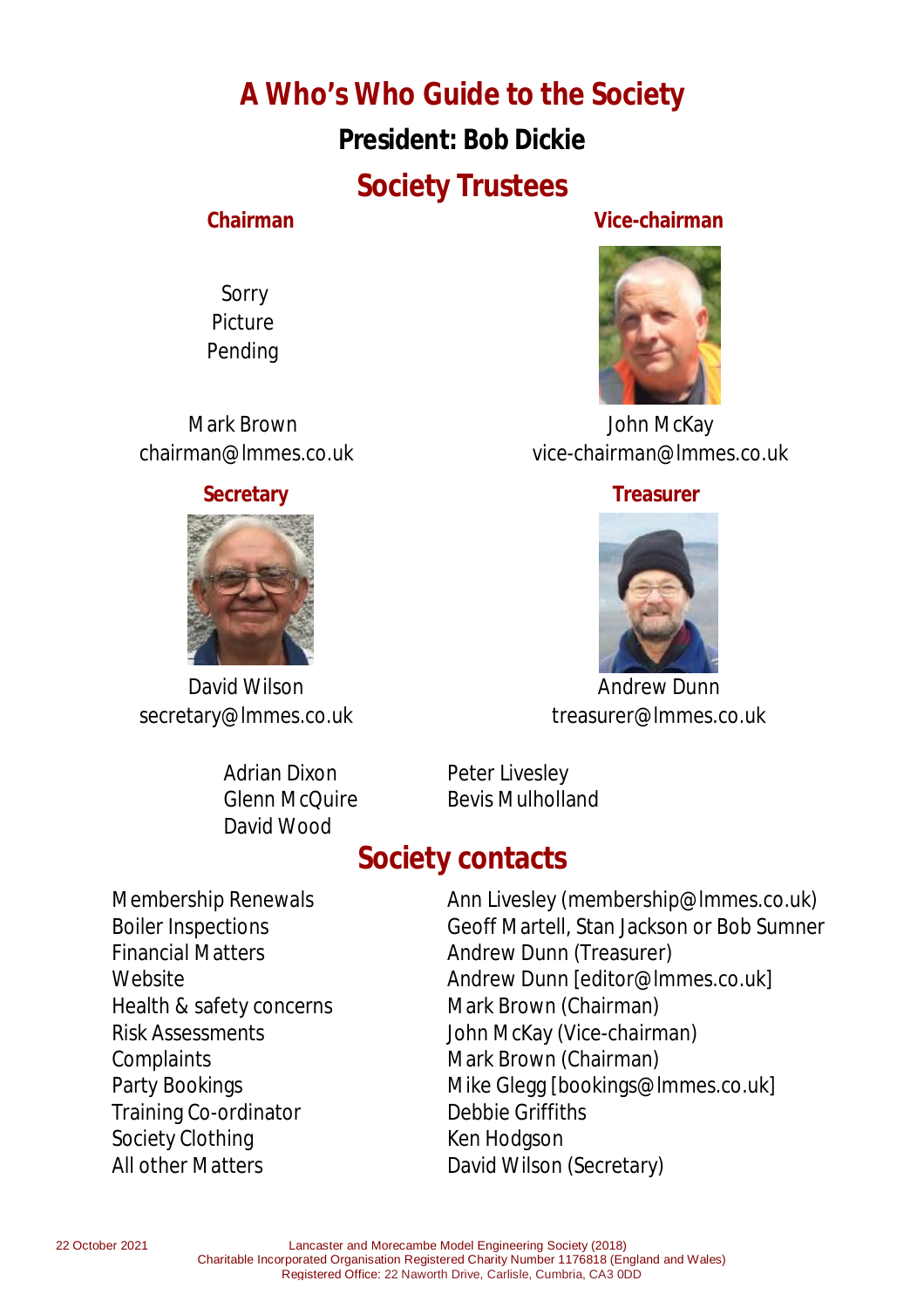## **Membership categories**

**Full Members including Partner & Young Person members** have voting rights and can transport the public round the Miniature Railway after training has been completed.

**Junior Members** have no voting rights. They must be supervised at all times by their Guardian member. Their operating roles for the Miniature Railway are limited due to their age.

**Guardian members** are linked to Junior members. They may participate in Society activities with their Junior member but have no voting rights.

**Honorary Members** have no voting rights but can use Society facilities when they are open.

# **Useful information**

#### **Signing In**

Every visit to the Cinderbarrow site should be recorded by each member by signing the Members book in the clubhouse vestibule. All visitors must sign the Visitors book.

#### **The Clubhouse**

Our clubhouse has a small kitchen, male and female toilets, a communal area and a library, where policies, Company Rules, Company Minutes, Health and Safety and risk assessments documents are held.

Members bring their own food and milk, though tea & coffee are provided. All members are expected to clean up after themselves. The clubhouse may be used by all members at all times subject to it being unlocked.

## **Public Running**

The clubhouse is open when the railway is running for the public on Sundays & Bank Holidays.

### **Meetings**

We usually have a formal meeting with a Guest Speaker once a month on the third Monday of the month. An informal meeting is held on the first Monday evening of most months. Further details are available on our website.

#### **Working Parties**

The clubhouse is open every Tuesday by our working parties who maintain the whole site and develop the railway between the hours of approximately 9.30am and 3.30pm. All help is welcomed even if it is only to put the kettle on!

#### **Private Events**

Groups who have booked the Miniature Railway for private rides on Non-public running days have exclusive use of the clubhouse.

Much more information is available on our web site and in the members' area which can be viewed after registering as a user at http://lmmes.co.uk.